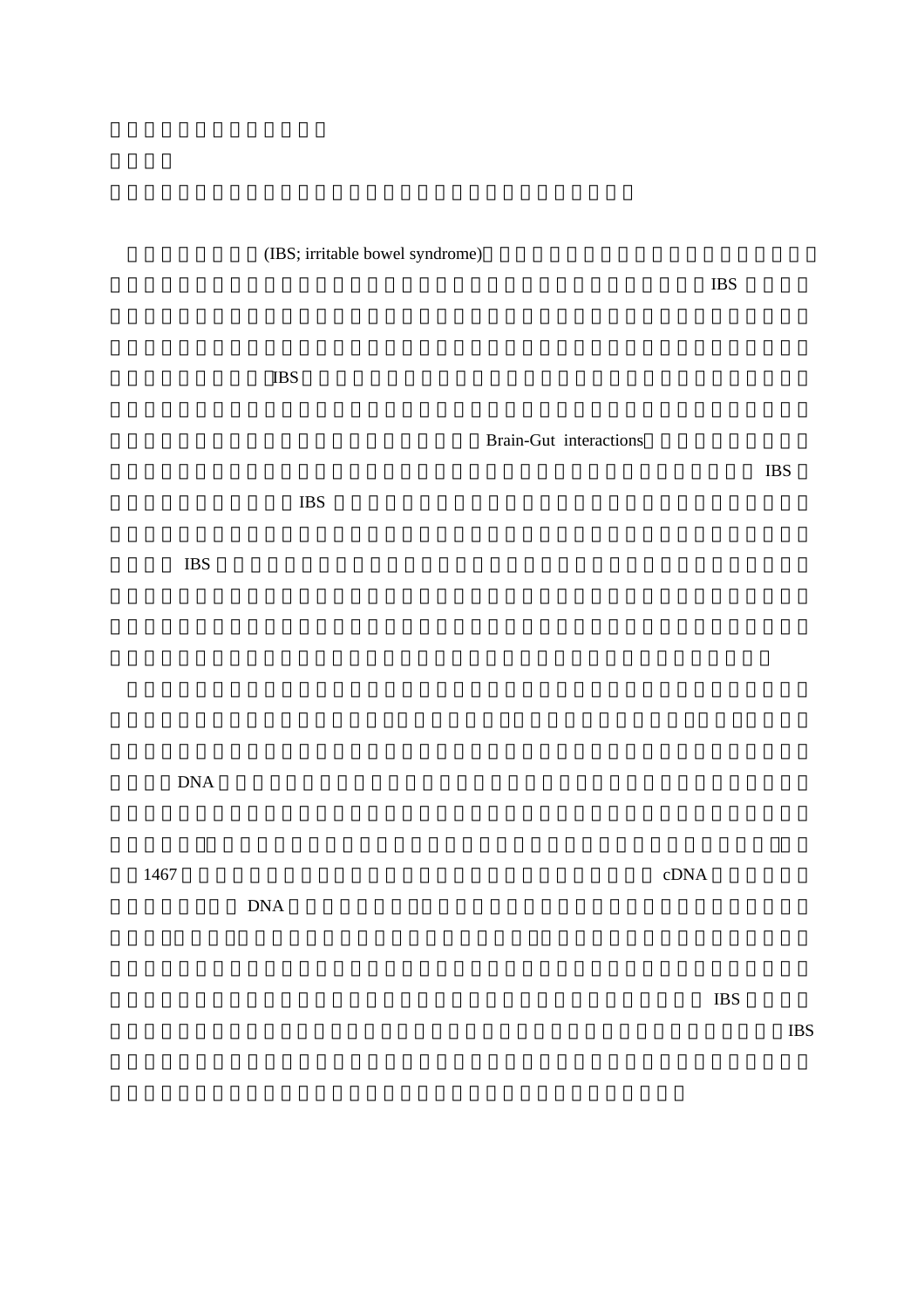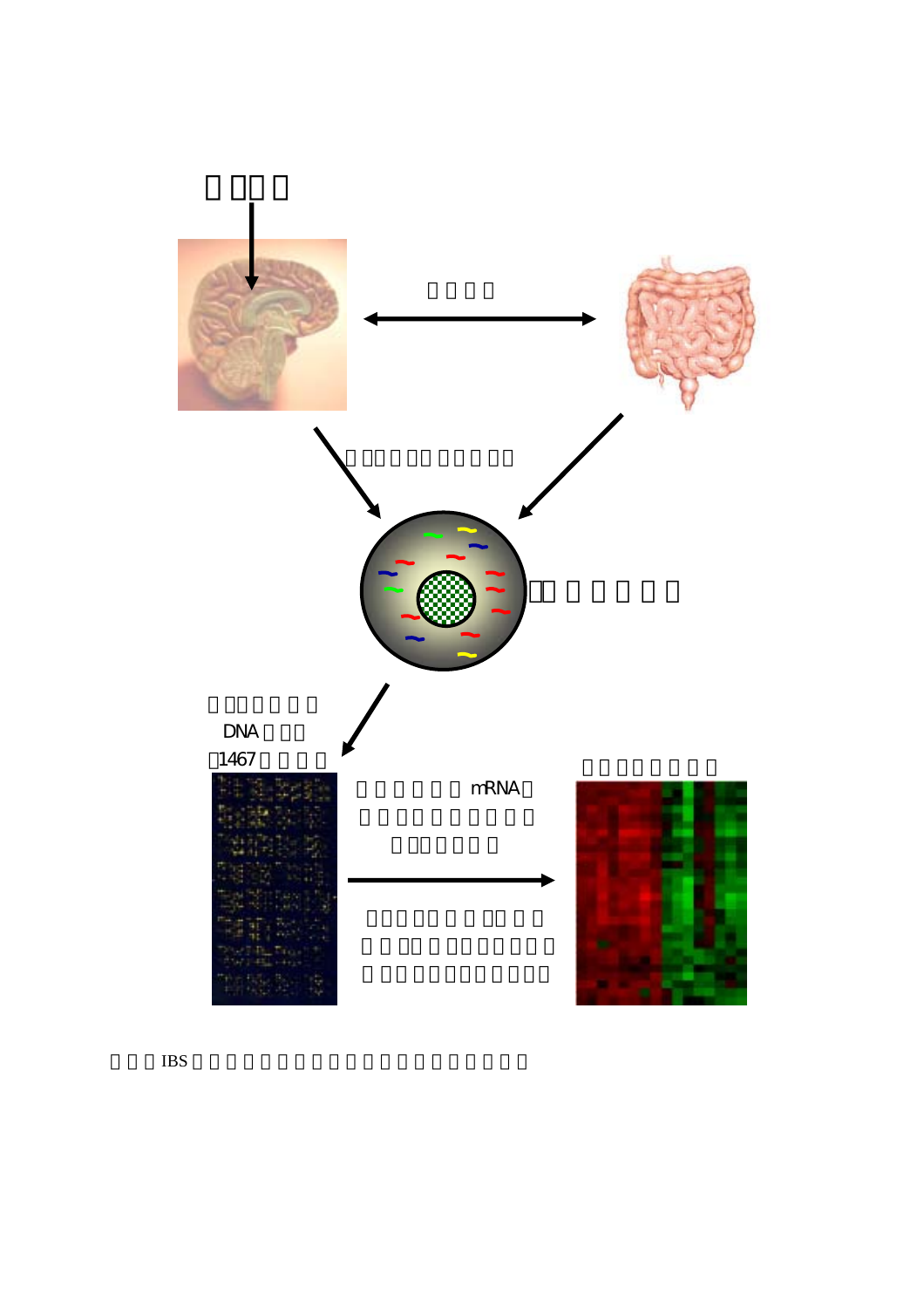Stress and Irritable Bowel Syndrome Kazuhito Rokutan Department of Stress Science, Institute of Health Biosciences, The University of Tokushima Graduate School

Irritable bowel syndrome (IBS) is a common gastrointestinal disorder that is characterized by recurrent abdominal pain or discomfort that is associated with bowel dysfunctions. Because of the heterogeneity and diagnostic findings, the pathophysiology of this disorder is not fully understood. Although familial aggregation studies and twin studies suggest a modest contribution of risk factors to the development of IBS, environmental factors likely play an important role of in the pathogenesis and clinical manifestations of IBS. Pathophysiology of IBS symptoms includes abnormal motility, visceral hypersensitivity, inflammation, autonomic activity, and modulation of central nervous system. Brain-gut interactions play a prominent role in the modulation of gut function in health and disease. Psychological stress exacerbates GI symptoms. Psychological and psychiatric comorbility is common among patients with IBS. Conversely, patients with mood disorders frequently suffer from GI symptoms. Although psychological treatment sometime effective in patents with IBD when stress or psychological factors are contributing to exacerbation of GI symptoms, antidepressants and anxiolytic agents are not easily applicable because of their side effects. Furthermore, there is currently no objective way to evaluate stress or mood disorders.

There are several classical approaches from social aspects or personal traits to assess psychological stress. There are also physiological, biochemical, and clinical approaches for evaluation of stress response. But all of these methods are not suitable to objectively assess the complex response regulated by the brain, immune, and endocrine systems. The microarray is now recognized as a useful clinical device to make diagnostic, therapeutic, or prognostic decisions for patients. High-throughput analysis of gene expression by microarray may have a potential advantage of being able to study complex responses, such as psychological stress response, in which the measurement of limited numbers of gene products does not always reflect the status. We have developed a microarray carrying 1,467 cDNAs that were selected to specifically measure stress response in peripheral blood leukocytes. Using this tool, we have succeeded to objectively assess individual response to acute or chronic psychological stress. We are also using this technique for diagnosis of major depression and identified a group of trait-related genes, a group of state-related genes, and maker genes for sub-grouping patients with major depression. These maker genes may be useful for diagnosis, or assessments of disease status, therapy, and possibly prognosis of stress-related disorders including IBS. Using the microarray, we are now studying potential maker genes for IBS and how intestinal environment affects stress response in healthy subjects.